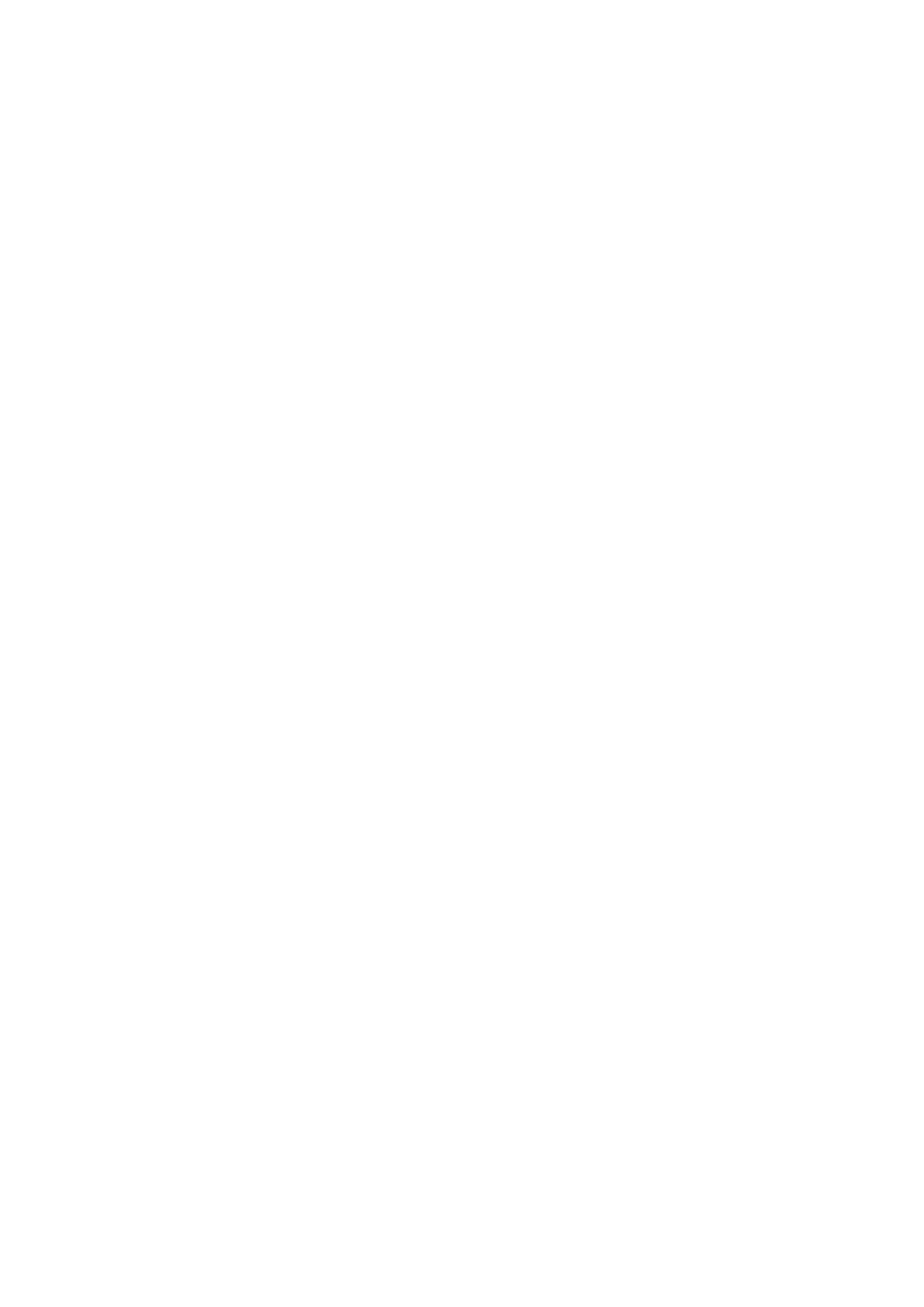*I certify that this PUBLIC BILL, which originated in the LEGISLATIVE COUNCIL, has finally passed the LEGISLATIVE COUNCIL and the LEGISLATIVE ASSEMBLY of NEW SOUTH WALES.*

*Legislative Council 2012* *Clerk of the Parliaments*



New South Wales

## **Fines Amendment Bill 2012**

Act No , 2012

An Act to amend the *Fines Act 1996* to make further provision with respect to fines and their enforcement.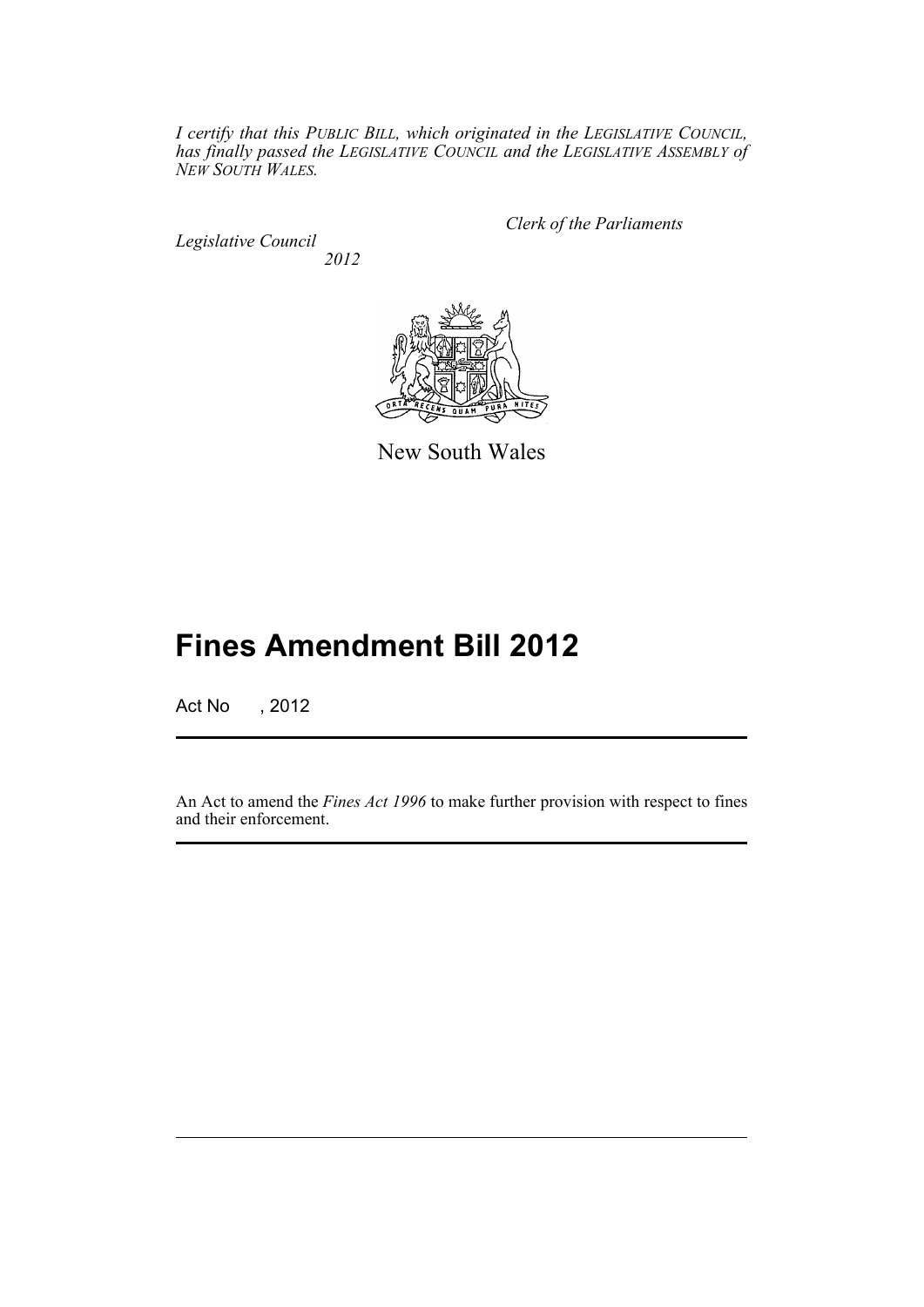Clause 1 Fines Amendment Bill 2012

## <span id="page-3-0"></span>**The Legislature of New South Wales enacts:**

## **1 Name of Act**

This Act is the *Fines Amendment Act 2012*.

## <span id="page-3-1"></span>**2 Commencement**

This Act commences on the date of assent to this Act.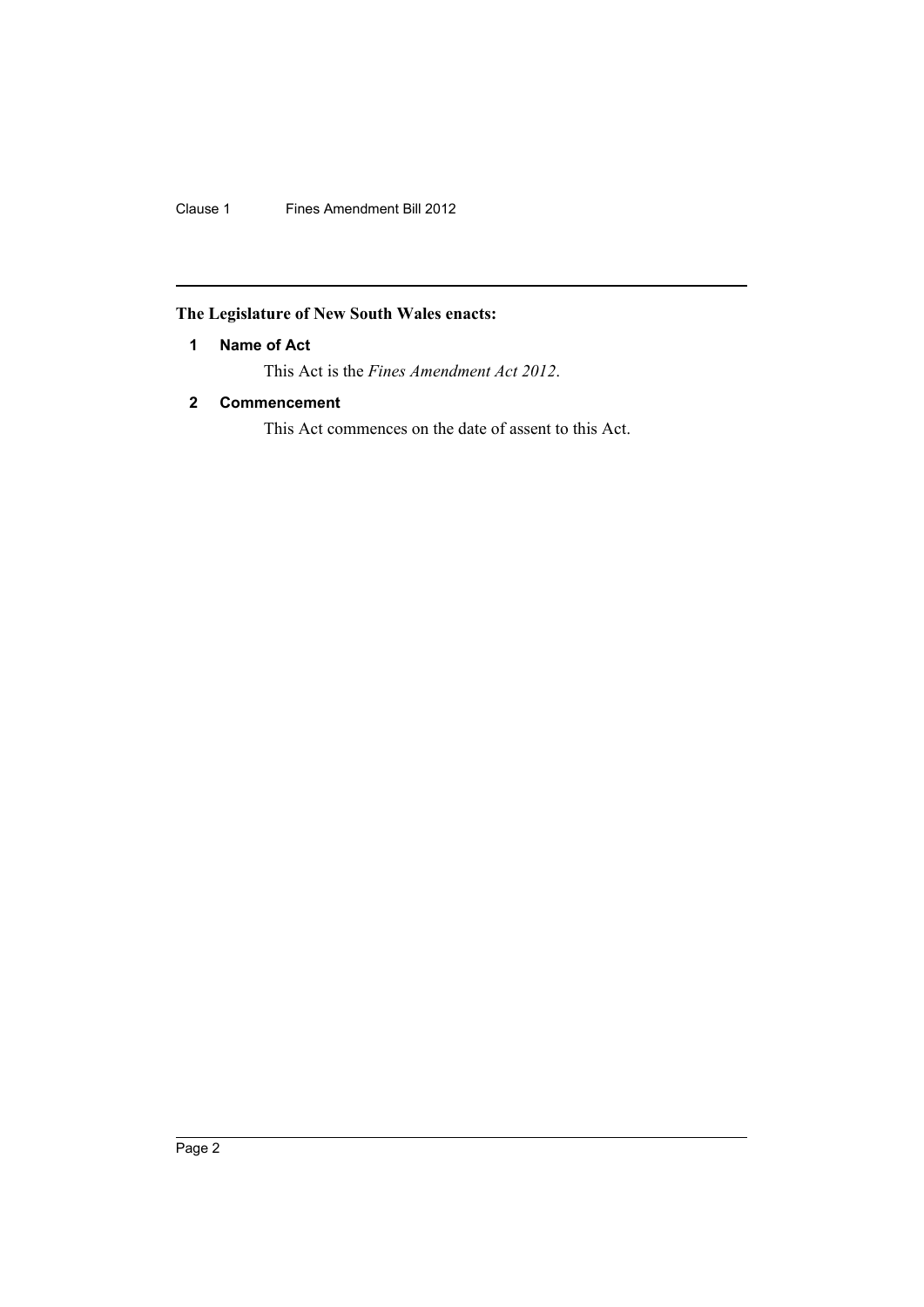Amendment of Fines Act 1996 No 99 Schedule 1

## <span id="page-4-0"></span>**Schedule 1 Amendment of Fines Act 1996 No 99**

#### **[1] Section 23A Person may elect to have matter dealt with by court**

Omit ", but such an election may not be made later than 90 days after the penalty notice was served" from section 23A (2).

#### **[2] Section 23A (2A)–(2D)**

Insert after section 23A (2):

- (2A) If the whole of the amount payable under the penalty notice has been paid, such an election may not be made later than 90 days after the penalty notice was served.
- (2B) Despite subsection (2A), a person may make such an election at any time while a review under Division 2A of the decision to issue the penalty notice is in progress.

**Note.** Section 24I provides that a review under Division 2A is terminated on the person making such an election.

- (2C) Despite subsection (2A), if a reviewing agency confirms the decision to issue the penalty notice, such an election may not be made later than 28 days after the outcome of the review has been notified under section 24E.
- (2D) This section does not apply if a penalty reminder notice has been served in respect of the offence. **Note.** Sections 35 and 36 provide for the right to elect to have a matter dealt with by a court, and the making of and timing for an election, if a penalty reminder notice is served under section 24F or 26.

## **[3] Sections 23A (3) (c), 24G (2) (b) (ii) and 36 (5) (c)**

Omit "to whom the penalty notice was directed" wherever occurring.

Insert instead "by whom it was paid".

#### **[4] Section 24A Application for review of penalty notice**

Omit section 24A (3). Insert instead:

- (3) An application for a review may be made even if the whole or part of the amount payable under the penalty notice has been paid, but such an application may not be made later than:
	- (a) if the whole of the amount payable under the penalty notice has been paid and no penalty reminder notice is served in respect of the offence—60 days after the penalty notice was served, or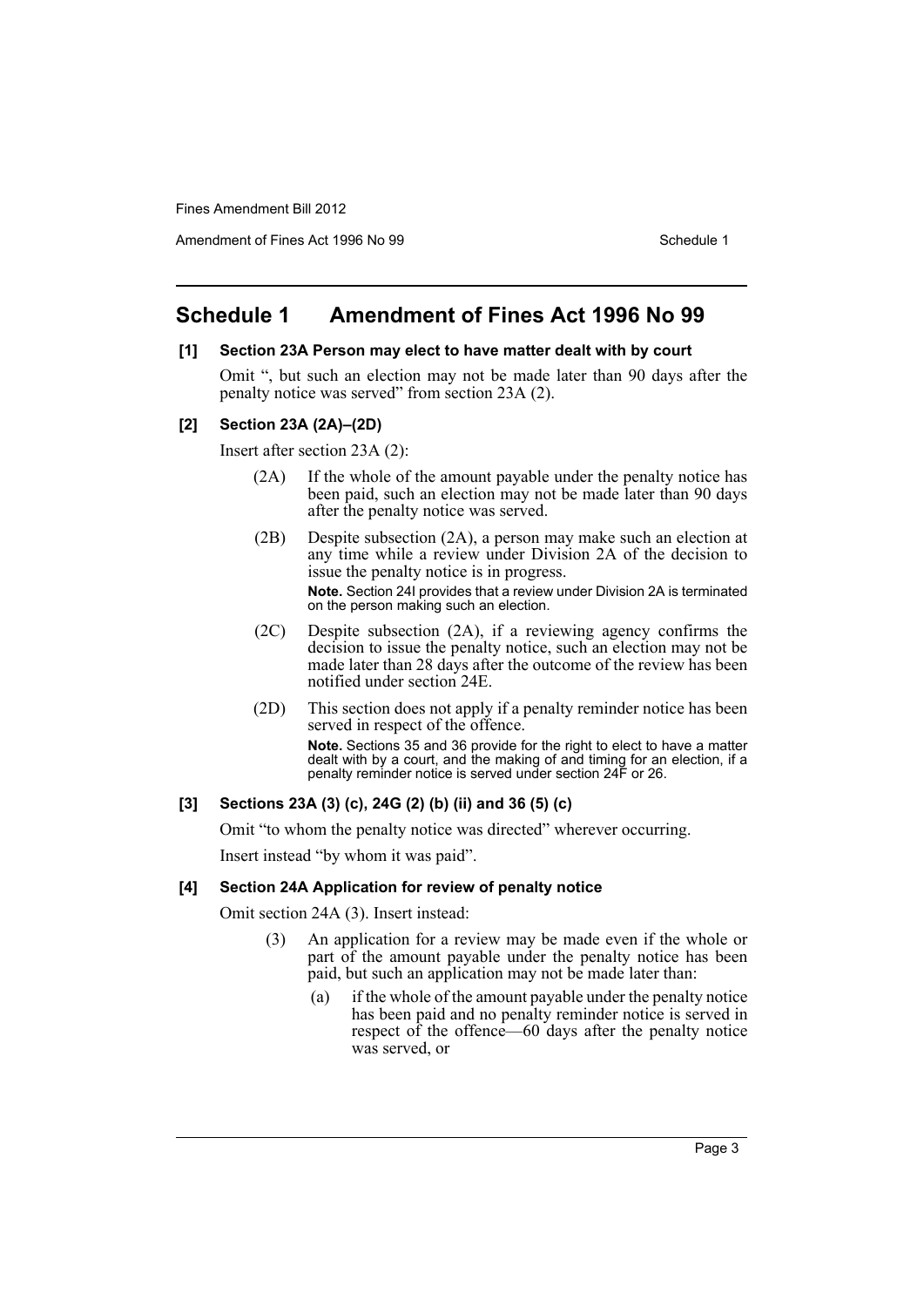Schedule 1 Amendment of Fines Act 1996 No 99

(b) in any other case—the due date specified in the penalty reminder notice for payment in relation to the offence concerned.

#### **[5] Section 24F Action to be taken if decision to issue penalty notice is confirmed**

Omit section 24F (1). Insert instead:

(1) If, after a review under this Division, a reviewing agency confirms a decision to issue a penalty notice in respect of an offence by a person (and the whole amount payable under the notice has not been paid), it must, in accordance with Division 3, serve a penalty reminder notice in respect of the offence on the person.

**Note.** Accordingly, the time for making an election to have a matter dealt with by a court under section 36 (2) will be on or before the due date for payment specified in the penalty reminder notice served under this section.

#### **[6] Section 24F (3)**

Omit the subsection.

#### **[7] Section 36 How person may elect to have matter dealt with by court**

Omit "Subject to subsection (2), a person" from section 36 (1A).

Insert instead "A person".

#### **[8] Section 36 (2) and (2A)**

Omit section 36 (2). Insert instead:

- (2) Such an election may not be made later than the due date specified in the penalty reminder notice for payment in relation to the offence concerned.
- (2A) Despite subsection (2), a person may make such an election at any time while a review under Division 2A of the decision to issue the penalty notice is in progress. **Note.** Section 24I provides that a review under Division 2A is terminated on the person making such an election.

#### **[9] Section 36 (3)**

Omit "The statement". Insert instead "A statement under this section".

#### **[10] Section 37 Matter to proceed**

Insert ", in accordance with this Part," after "elects".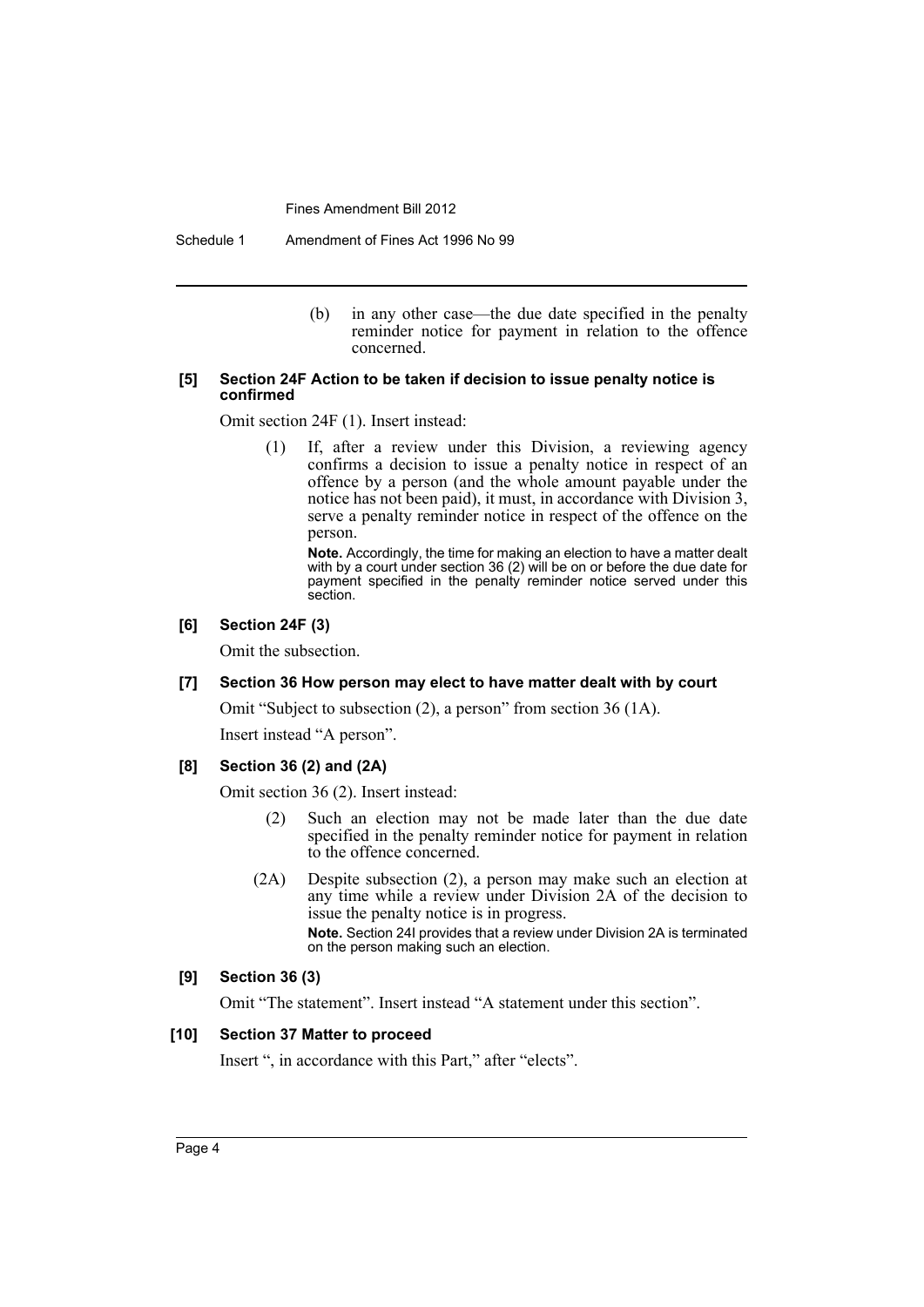Amendment of Fines Act 1996 No 99 Schedule 1

#### **[11] Section 37A Extension of time limit for taking proceedings if person has elected to have penalty notice matter dealt with by court**

Omit the note to section 37A (2). Insert instead:

**Note.** An election to have a penalty notice matter dealt with by a court must be made in accordance with section 23A or 36 (as applicable).

#### **[12] Section 42 When a penalty notice enforcement order may be made**

Insert "or 36" after "section 23A" in section 42 (1CC) (a).

#### **[13] Section 61 Service of notice**

Insert ", 117AA or 117AB" after "section 117" in section 61 (3) (d).

#### **[14] Section 73 Order to garnishee debts, wages or salary of fine defaulter**

Insert after section 73 (4):

- (5) A garnishee order is sufficiently served on a corporation if the order is transmitted electronically to the corporation and received through an information system designated by or on behalf of the corporation as the system to be used for the purpose of receiving the order.
- (6) An order served electronically pursuant to subsection (5):
	- (a) if served after 5.00pm on any day, is taken (subject to paragraph (b)) to have been served on the next day, and
	- (b) if served on a Saturday, Sunday or public holiday, is taken to have been served on the next day that is not a Saturday, Sunday or public holiday.

#### **[15] Section 113 Establishment of State Debt Recovery Office**

Omit "the Treasury" from section 113 (3).

Insert instead "the Department of Finance and Services".

#### **[16] Section 117 Access to information held by police and government agencies**

Omit "or assets" from section 117 (1).

Insert instead ", property, date of birth or driver licence number".

## **[17] Section 117 (1A)**

Insert after section 117 (1):

(1A) Police officers or other members of the NSW Police Force and government agencies are authorised and required to provide the State Debt Recovery Office, on request, with available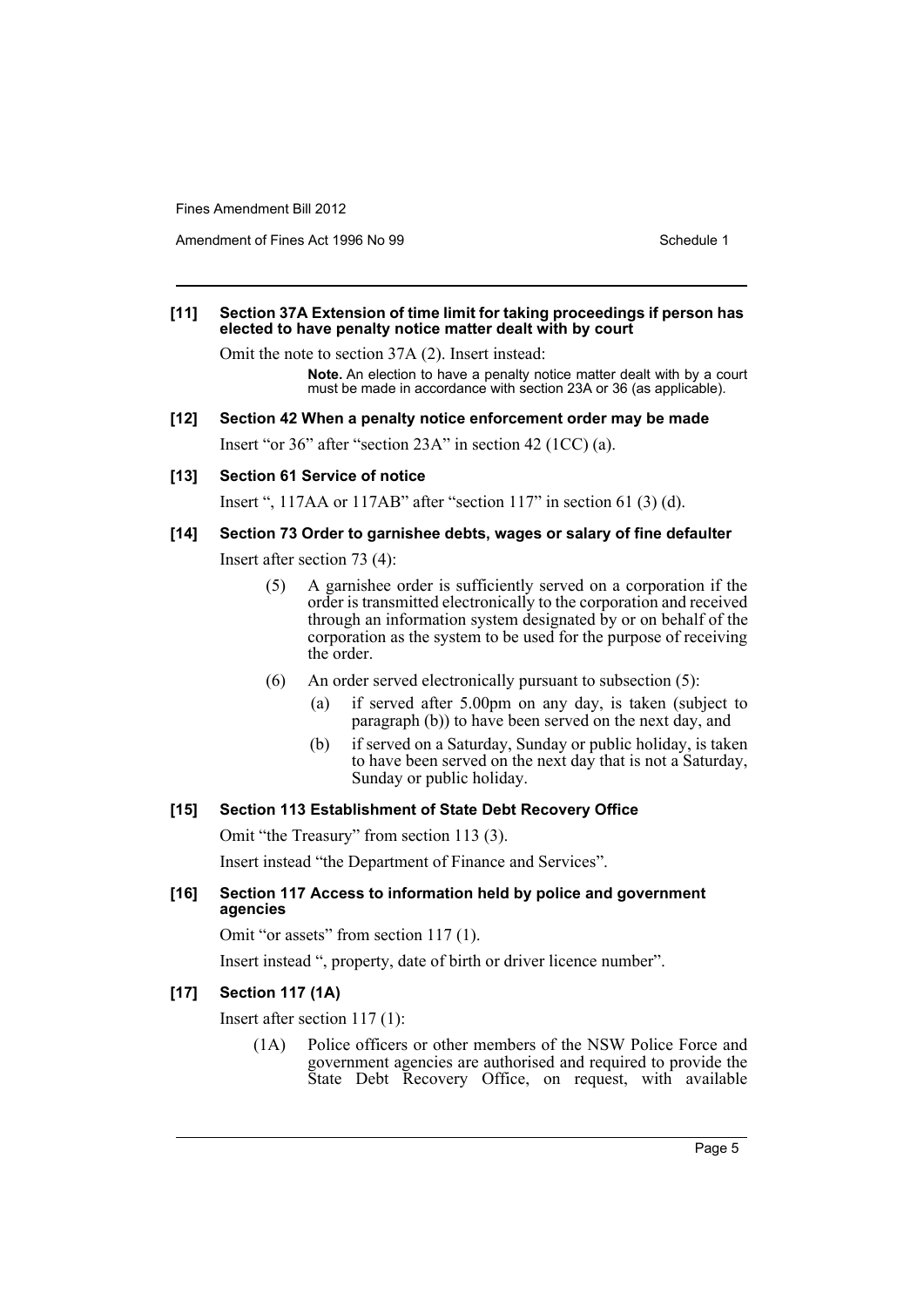Schedule 1 Amendment of Fines Act 1996 No 99

information about a fine defaulter's bank account number or employer for the purposes of making a garnishee order (within the meaning of section 73) against the person.

#### **[18] Section 117AB**

Insert after section 117AA:

## **117AB Access to and use of information held by credit reporting agencies**

- (1) A credit reporting agency is authorised to disclose to the State Debt Recovery Office, on written request, relevant information about a fine defaulter contained in the person's credit information file for the purposes of the Office taking action against the person to enforce payment of a fine.
- (2) In this section:

*credit information file* and *credit reporting agency* have the same meanings as in the *Privacy Act 1988* of the Commonwealth (the *Privacy Act 1988*).

*relevant information* about a fine defaulter means any information included in the person's credit information file under section 18E (1) (a) of the Privacy Act 1988 (that is, information that is reasonably necessary in order to identify the individual to whom the file relates).

**Note.** The following kinds of information have been determined under section 18E (3) of the Privacy Act 1988 to be reasonably necessary to be included in an individual's credit information file in order to identify the individual:

- (a) full name (including any known aliases), sex and date of birth,
- (b) a maximum of 3 addresses consisting of a current or last known address and 2 immediately previous addresses,
- (c) name of current or last known employer,
- (d) driver licence number.

#### **[19] Schedule 3 Savings, transitional and other provisions**

Insert at the end of clause 1 (1):

*Fines Amendment Act 2012*